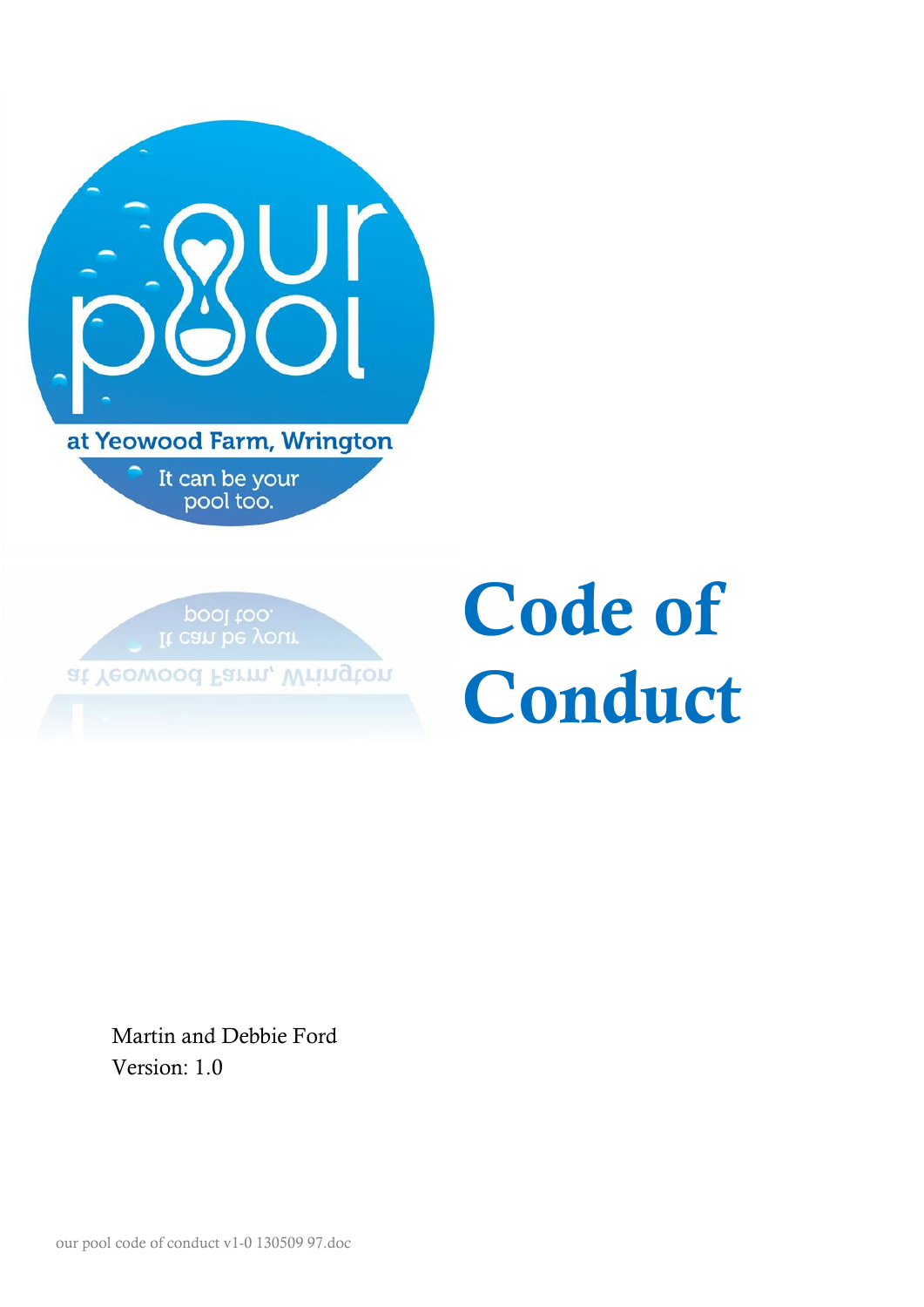

# **CONTENTS**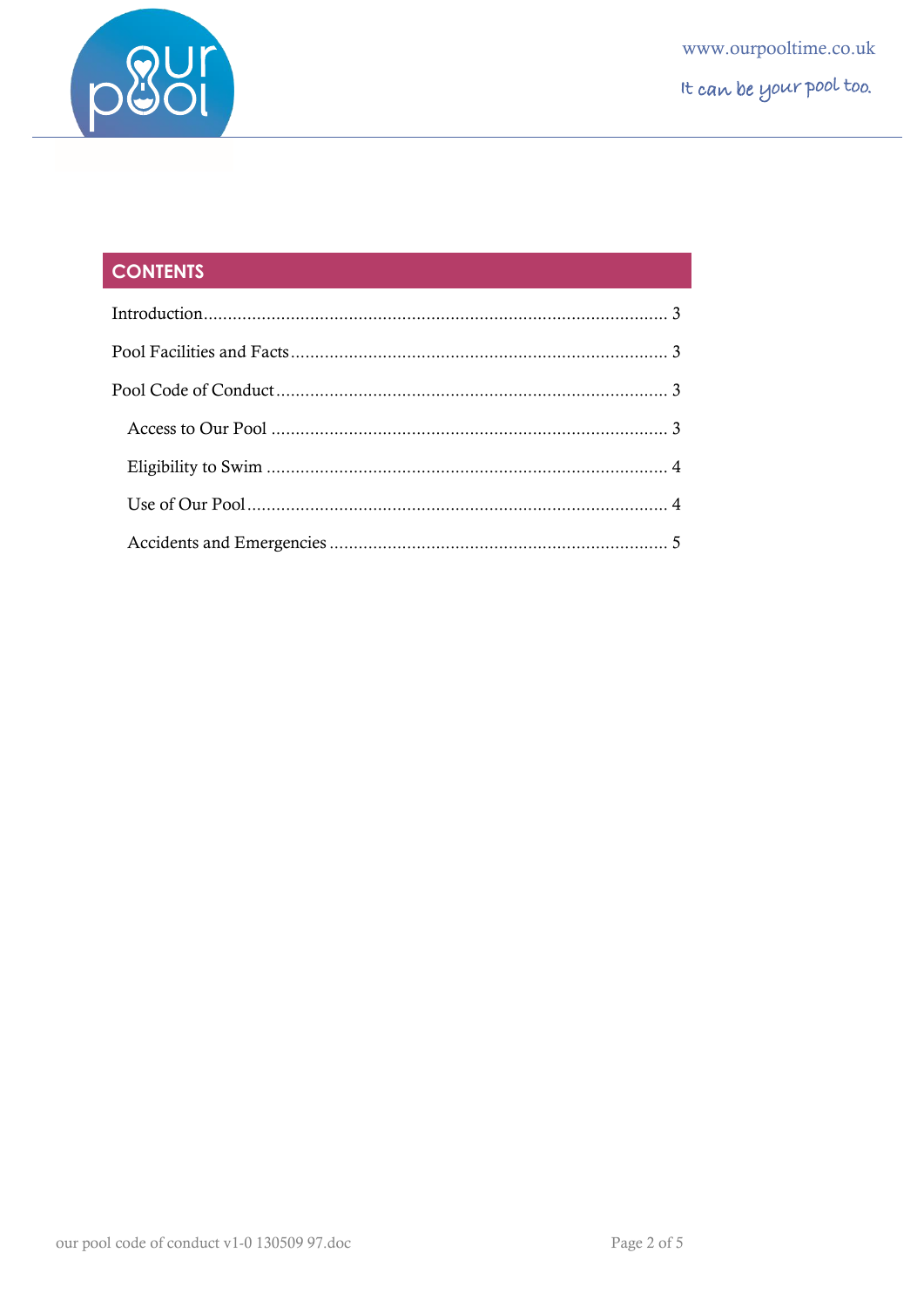

www.ourpooltime.co.uk It can be your pool too.

## <span id="page-2-0"></span>**INTRODUCTION**

This document sets out rules for using Our Pool. We have tried to keep it as brief as possible but it is necessary that you know what is expected of you and what you can expect of us and fellow bathers so that everyone can enjoy the pool safely.

# <span id="page-2-1"></span>**POOL FACILITIES AND FACTS**

- a. The pool is 12 metres long by 6 metres wide and 1.2 metres deep (or 40 feet by 20 feet by 4 feet if you prefer).
- b. There are steps in one corner for entering and leaving the pool and a handrail along one side.
- c. There is a resistance stream to allow distance training without having to turn.
- d. The pool is heated to 28 to 30 degrees Celsius.
- e. A lifebuoy and reach pole/hook are provided in the pool area.
- f. All tiles in the pool building are non-slip.
- g. There are two (mixed) changing rooms, a mixed shower room and two wheelchair-friendly toilets with baby-changing tables, all with underfloor heating.
- h. There is ample car parking space outside the pool complex.
- <span id="page-2-2"></span>i. A hairdryer is provided in each changing room.

# **POOL CODE OF CONDUCT**

### <span id="page-2-3"></span>ACCESS TO OUR POOL

- 1. Please ensure that members of your group:
	- a. do not park next to exits, including fire exits;
	- b. keep away from farm areas and keep any animals within vehicles; and
	- c. do not exceed the 20 mph speed limit. Small children, animals and farm machinery may be in the vicinity.
- 2. All vehicles are parked at their owners' risk.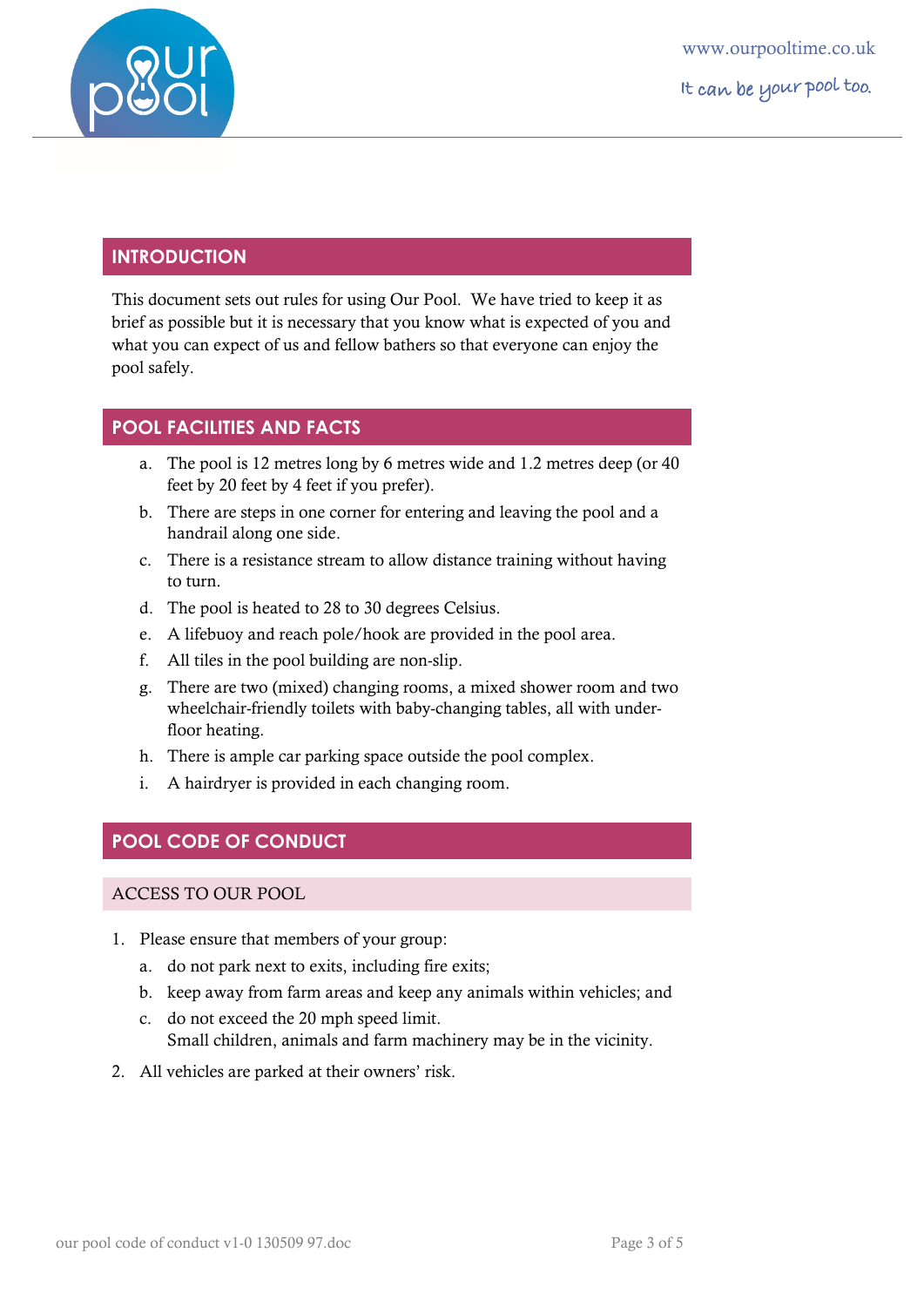

www.ourpooltime.co.uk It can be your pool too.

#### <span id="page-3-0"></span>ELIGIBILITY TO SWIM

- 3. Please ensure that members of your group:
	- a. are physically fit to swim;
	- b. do not swim after consuming a heavy meal, alcohol, recreational drugs, or strong medication/prescribed drugs (unless approved by your doctor); and
	- c. do not swim if they have a contagious disease (including diarrhoea, cold with runny nose, throat or ear infection, vomiting, any infectious foot or skin condition or open wound).

### <span id="page-3-1"></span>USE OF OUR POOL

- 4. Two to eight people may use the pool at any one time. Lone swimmers are only allowed by prior agreement and after signing a Lone Swimmer's Agreement.
- 5. There must be one adult (over 18) for every three children (under 18) and/or non-swimmers. Children must be supervised at all times, whether in the pool or spectating.
- 6. Lifeguard cover is not provided by Our Pool. Visitors hire Our Pool privately and use it at their own risk.
- 7. Please ensure that members of your group who still wear nappies use appropriate swimwear (e.g. aqua nappies) and take any used nappies home.
- 8. The lifebuoy and reach pole are **for emergency use only**.
- 9. Private hire swimmers must not arrange swimming lessons in Our Pool.
- 10. Please ensure that members of your group do not dive into the pool.
- 11. Please ensure that members of your group:
	- a. shower before entering the pool (this reduces the need for chemicals in the pool);
	- b. wear a swimming cap if they have long hair;
	- c. do not run in any part of the pool complex;
	- d. do not wear footwear beyond the Reception Area (a shoe rack is provided on the left hand side);
	- e. keep all exits and fire exits clear at all times;
	- f. remove plasters before entering the pool;
	- g. wear a verruca sock if they have a verruca;
	- h. do not wear jewellery such as bracelets and necklaces in the pool;